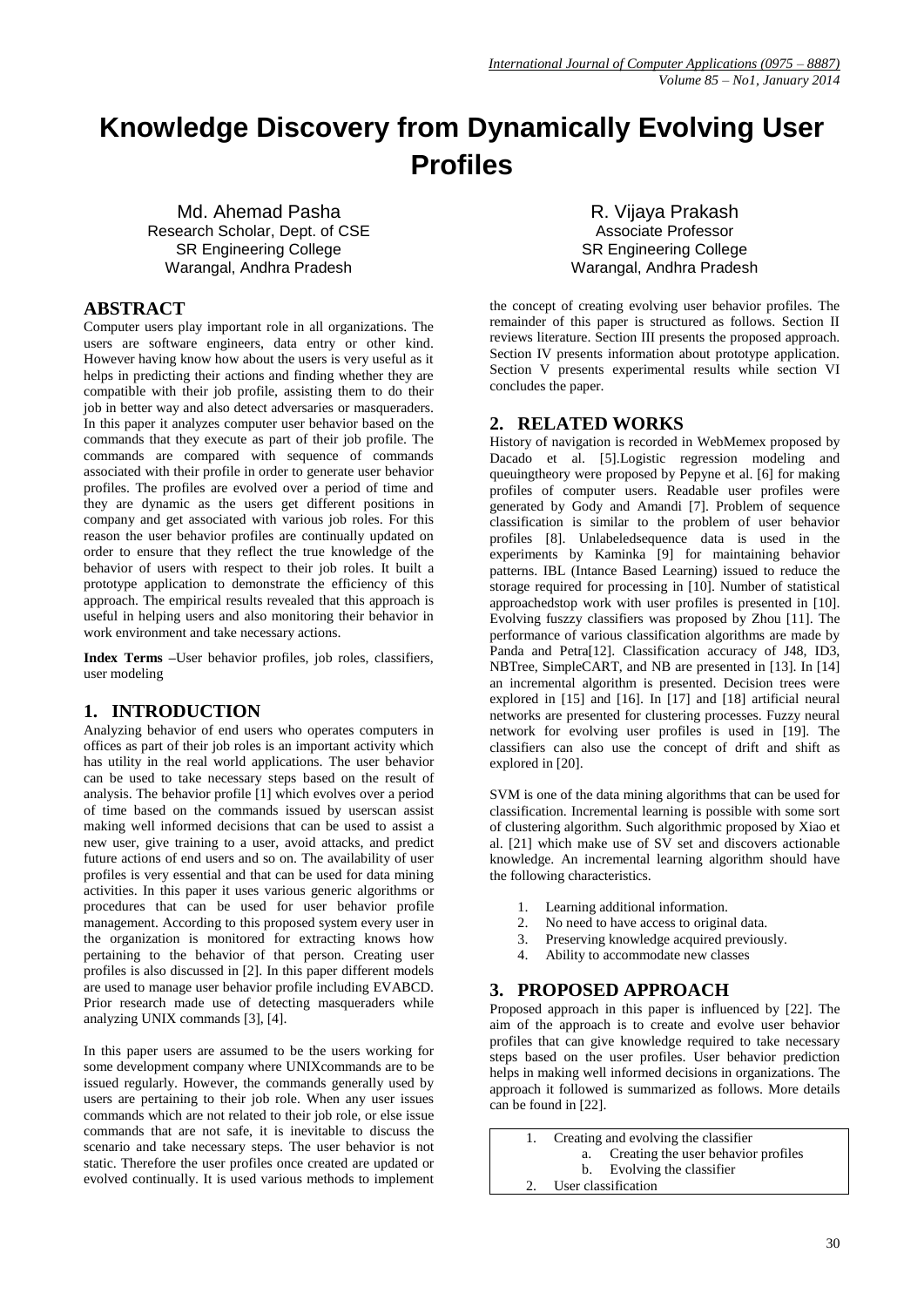The user profile construction needs certain steps to be carried out. It can be done using three important steps which are as follows.

- 1. Segmentation of sequence of commands
- 2. Storage of the subsequences in a data structure
- 3. Creation of the user profile

#### **4. PROTOTYPE APPLICATION**

It's built a prototype application to demonstrate the proof of concept. The application is built in Java platform with graphical user interface (GUI). The environment used to build the application is a PC with 4 GB RAM, core 2 dual processor running Windows 7 operating system. The datasets used include the UNIX or Linux commands which are stored in different files based on the job profiles. These files can be updated on the fly with new commands as per the user's changing job profile. Figure 1 illustrates the selection of user profile and shows list of associated commands.



**Fig. 1 –Job profile and associated commands**

As shown in figure 1, the "experienced  $-15$ " user has job profile which enables him to make use of the commands listed. These commands are his legitimate commands as per the job profile. However, he may run other commands as well. When he executes other commands there might be many reasons. For instance the user is not having knowledge to execute correct commands (training issue); the user is a hacker tying to hack (assume the user is an adversary); and the user is just learning new commands. Based on the commands user executes, the behavior profile is built. This will help to analyze the behavior of user and take necessary steps. Figure 2 shows the evolving user profile graphically.



**Fig. 2 –User profile evolving**

As seen in figure 2, it is evident that the user's commands are analyzed and the behavior profile is created. Moreover the profile is graphically shown. This behavior is dynamic and it affects the representation of it on figure 2. The proposed system keeps track of the commands executed by the user who logged into the system. Figure 3 shows the breakup of the number of commands that have been issued by the user.



**Fig. 3 – Breakup of commands**

As seen in figure 3, the commands associated with user profile are kept track as user operates the system and issues his commands. As the commands are recorded, their break up is also obtained and presented. This will help in finding user Bahadur towards individual commands. The commands might be used by multiple users' recursively. Figure 4 shows the recursive potential.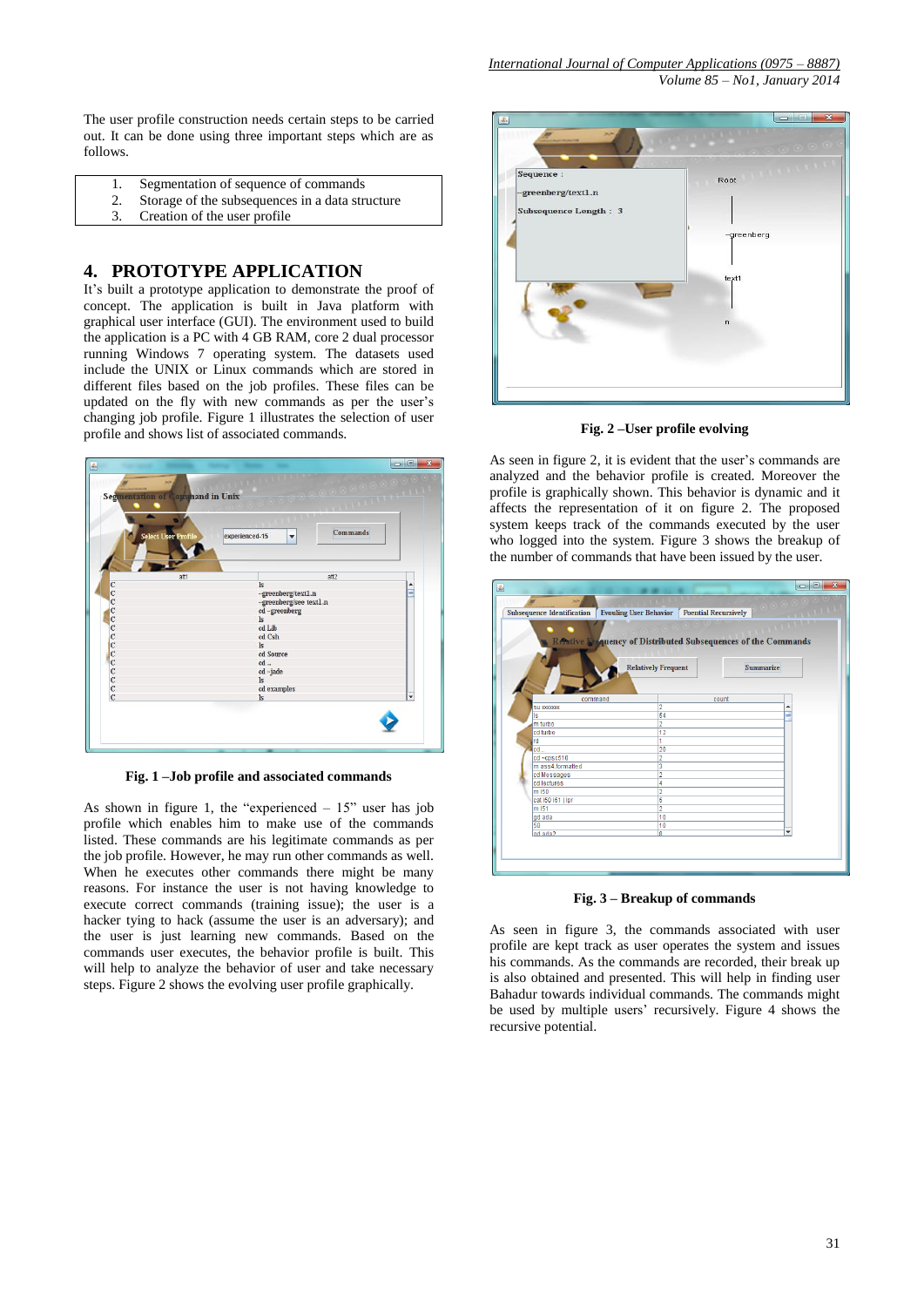| 圖                                                      |                               |    |                             |           | $\begin{array}{c c c c c} \hline \multicolumn{3}{c }{\mathbf{C}} & \multicolumn{3}{c }{\mathbf{X}} \end{array}$ |
|--------------------------------------------------------|-------------------------------|----|-----------------------------|-----------|-----------------------------------------------------------------------------------------------------------------|
| SH.                                                    |                               |    |                             |           |                                                                                                                 |
| <b>Subsequence Identification</b>                      | <b>Evouling User Behavior</b> |    | <b>Poential Recursively</b> |           |                                                                                                                 |
|                                                        |                               |    |                             |           |                                                                                                                 |
| cd-cpsc500                                             | 2                             | 2  | 243.5                       |           |                                                                                                                 |
| cd examples                                            | 2                             | 12 | 243.5                       |           |                                                                                                                 |
| br finex86 &                                           | 3                             | 13 | 170.66667                   |           |                                                                                                                 |
| mail xxxxxx                                            | 2                             | 2  | 243.5                       |           |                                                                                                                 |
| m graph.a                                              | 3                             | 13 | 170.66667                   |           |                                                                                                                 |
| lpr script.graph.ada                                   |                               | 4  | 4                           | 130.41667 |                                                                                                                 |
| cd                                                     | 2                             | 2  | 243.5                       |           |                                                                                                                 |
| pwd                                                    | $\mathbf{I}$                  | n  | -Infinity                   |           |                                                                                                                 |
| lpr script.call.spi                                    |                               | 4  | 4                           | 130.41667 |                                                                                                                 |
| a.out                                                  | 2                             | 2  | 243.5                       |           |                                                                                                                 |
| join.o                                                 | 12                            | 12 | 1243.5                      |           | ٠                                                                                                               |
| $\blacktriangleleft$                                   | Ш                             |    |                             |           | Þ                                                                                                               |
| <b>Potential Value</b><br><b>Relavent Subsequences</b> |                               |    |                             |           |                                                                                                                 |
|                                                        |                               |    |                             |           |                                                                                                                 |
|                                                        |                               |    |                             |           |                                                                                                                 |
|                                                        |                               |    |                             |           |                                                                                                                 |

**Fig. 4 – Illustrates recursive potential**

As shown in figure 4, it is evident that the commands are recursively used by multiple users online. Same command might be part of multiple users' profiles. This is because a job profile is associated with multiple users.

#### **5. EXPERIMENTAL RESUTLS**

Experiments are made with the prototype application that it built. Experimental are made with users of various profiles with pre-defined commands associated with their profiles. These profiles are changed dynamically or evolved over a period of time as the user continues using commands as part of their work with respect to given job role. The experiments are made in terms of support of UNIX commands and their sub sequence. Number of users vs. classification rate percentage is considered for experiments. Experiment is also done with various algorithms. Figure 5 shows the distribution of sub sequence of commands.



**Fig. 5 –Distribution of sub sequence of commands**

The UNIX commands are issued by users. The commands issues are tracked and the support of commands that has been computed is presented for various sub sequence commands. The results reveal that ls-date sub sequence has highest usage in the profiles.



**Fig. 6 –Evolution of classification rate**

As can be seen in figure 6, the horizontal axis represents number of users in the training data while the vertical axis represents classification rate. As per the results EVABCD quickly evolves and adapts to new class.



**Fig. 7 – Evolution of classification rate**

As can be seen in figure 7, the horizontal axis represents number of users in the training data while the vertical axis represents classification rate. As per the results EVABCD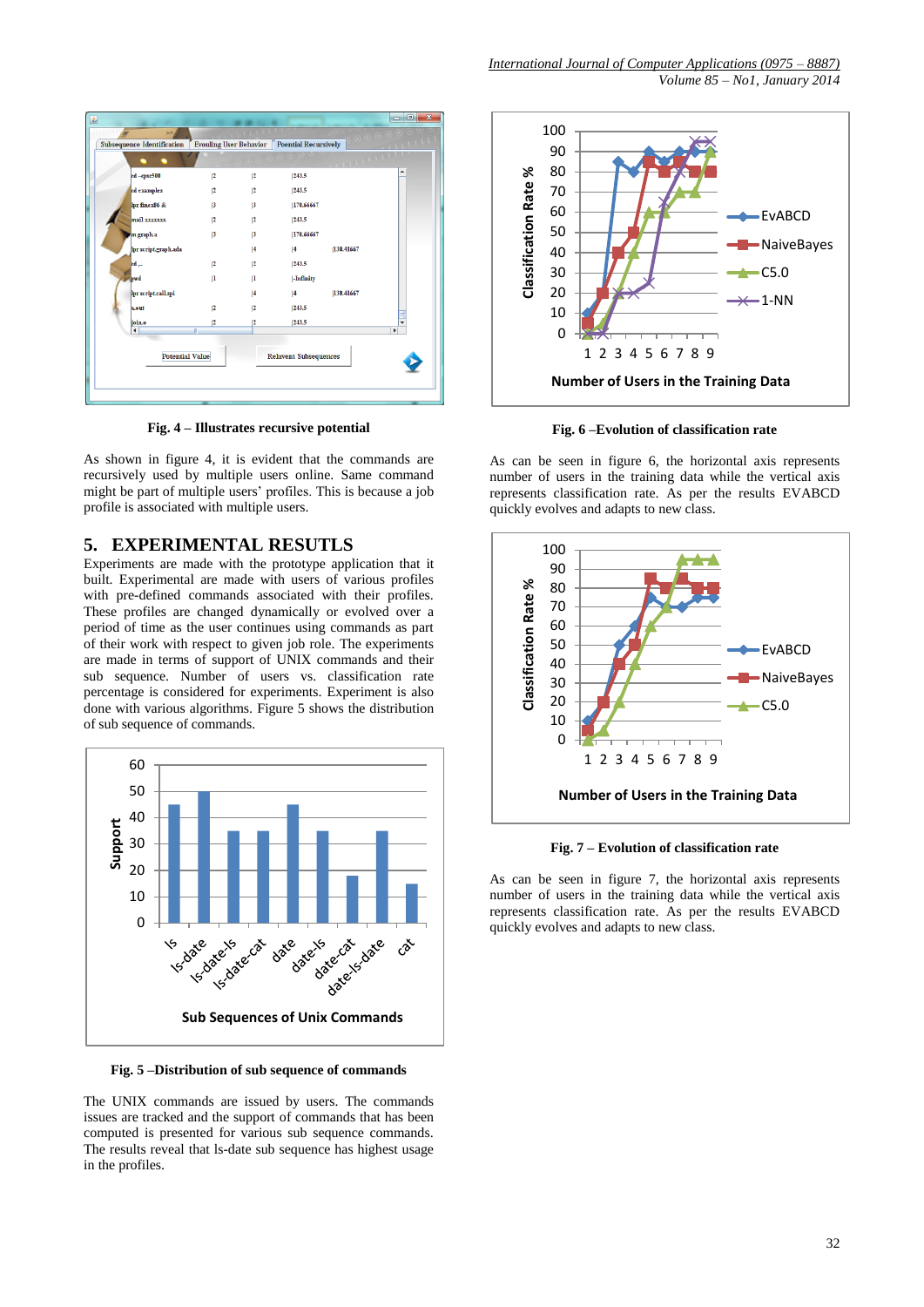

**Fig. 8 – Evolution of classification rate**

As can be seen in figure 8, the horizontal axis represents number of users in the training data while the vertical axis represents classification rate. As per the results EVABCD quickly evolves and adapts to new class.



**Fig. 9 – Evolution of classification rate**

As can be seen in figure 9, the horizontal axis represents number of users in the training data while the vertical axis represents classification rate. As per the results EVABCD quickly evolves and adapts to new class.

#### **6. CONCLUSION**

In this paper it is focused on user behavior profile creation and evolving it over a period of time in order to analyze user behavior in an organization. Computer users play different roles in organizations. Each job role needs certain commands. It assumes the operating system as UNIX or Linux. The commands of OS are pertaining to job roles. When job role is changes the kind of commands issues will get changed. This is the basis for the user behavior profile evolving concept. It built user behavior profiles and keeps track of them as user issues various commands with the system. Theses user behavior profiles are used to analyze the behavior of users and take well informed decisions. It also built a prototype application that demonstrates the functionality of the proposed system. The experimental results revealed that the application is very useful in the real world.

#### **7. REFERENCES**

- [1] D. Godoy and A. Amandi, "User Profiling in Personal InformationAgents: A Survey," Knowledge Eng. Rev., vol. 20, no. 4, pp. 329-361, 2005.
- [2] J.A. Iglesias, A. Ledezma, and A. Sanchis, "Creating User Profilesfrom a Command-Line Interface: A Statistical Approach," Proc.Int'l Conf. User Modeling, Adaptation, and Personalization (UMAP),pp. 90-101, 2009.
- [3] M. Schonlau, W. Dumouchel, W.H. Ju, A.F. Karr, and Theus,"Computer Intrusion: Detecting Masquerades," Statistical Science,vol. 16, pp. 58-74, 2001.
- [4] R.A. Maxion and T.N. Townsend, "Masquerade Detection UsingTruncated Command Lines," Proc. Int'l Conf. Dependable Systemsand Networks (DSN), pp. 219-228, 2002.
- [5] A. Alaniz-Macedo, K.N. Truong, J.A. Camacho-Guerrero, and M.Graca-Pimentel, Sharing Web Experiencesthrough a Hyperdocument Recommender System," Proc. ACMConf. Hypertext and Hypermedia (HYPERTEXT '03), pp. 48-56, 2003.
- [6] D.L. Pepyne, J. Hu, and W. Gong, "User Profiling for ComputerSecurity," Proc. Am. Control Conf., pp. 982- 987, 2004.
- [7] D. Godoy and A. Amandi, "User Profiling for Web PageFiltering," IEEE Internet Computing, vol. 9, no. 4, pp. 56-64, July/Aug. 2005.
- [8] J. Anderson, Learning and Memory: An Integrated Approach. JohnWiley and Sons, 1995.
- [9] Y. Horman and G.A. Kaminka, "Removing Biases in UnsupervisedLearning of Sequential Intelligent Data Analysis,vol. 11, no. 5, pp. 457-480, 2007.
- [10] T. Lane and C.E. Brodley, "Temporal Sequence Learning and DataReduction for Anomaly Detection," Proc. ACM Conf. Computer andComm. Security (CCS), pp. 150- 158, 1998.
- [11] P. Angelov and X. Zhou, "Evolving Fuzzy Rule-Based Classifiersfrom Data Streams," IEEE Trans. Fuzzy Systems: Special Issue onEvolving Fuzzy Systems, vol. 16, no. 6, pp. 1462-1475, Dec. 2008.
- [12] M. Panda and M.R. Patra, "A Comparative Study of Data MiningAlgorithms for Network Intrusion Detection," Proc. Int'l Conf.Emerging Trends in Eng. and Technology, pp. 504-507, 2008.
- [13] A. Cufoglu, M. Lohi, and K. Madani, "A Comparative Study ofSelected Classifiers with Classification Accuracy in User Profiling,"Proc. WRI World Congress on Computer Science and InformationEng. (CSIE), pp. 708-712, 2009.
- [14] R. Polikar, L. Upda, S.S. Upda, and V. Honavar, "Learn++: AnIncremental Learning Algorithm for Supervised Neural Networks,"IEEE Trans. Systems, Man and Cybernetics, Part C (Applications and Rev.), vol. 31, no. 4, pp. 497-508, http://dx.doi.org/10.1109/5326.983933, Nov. 2001.